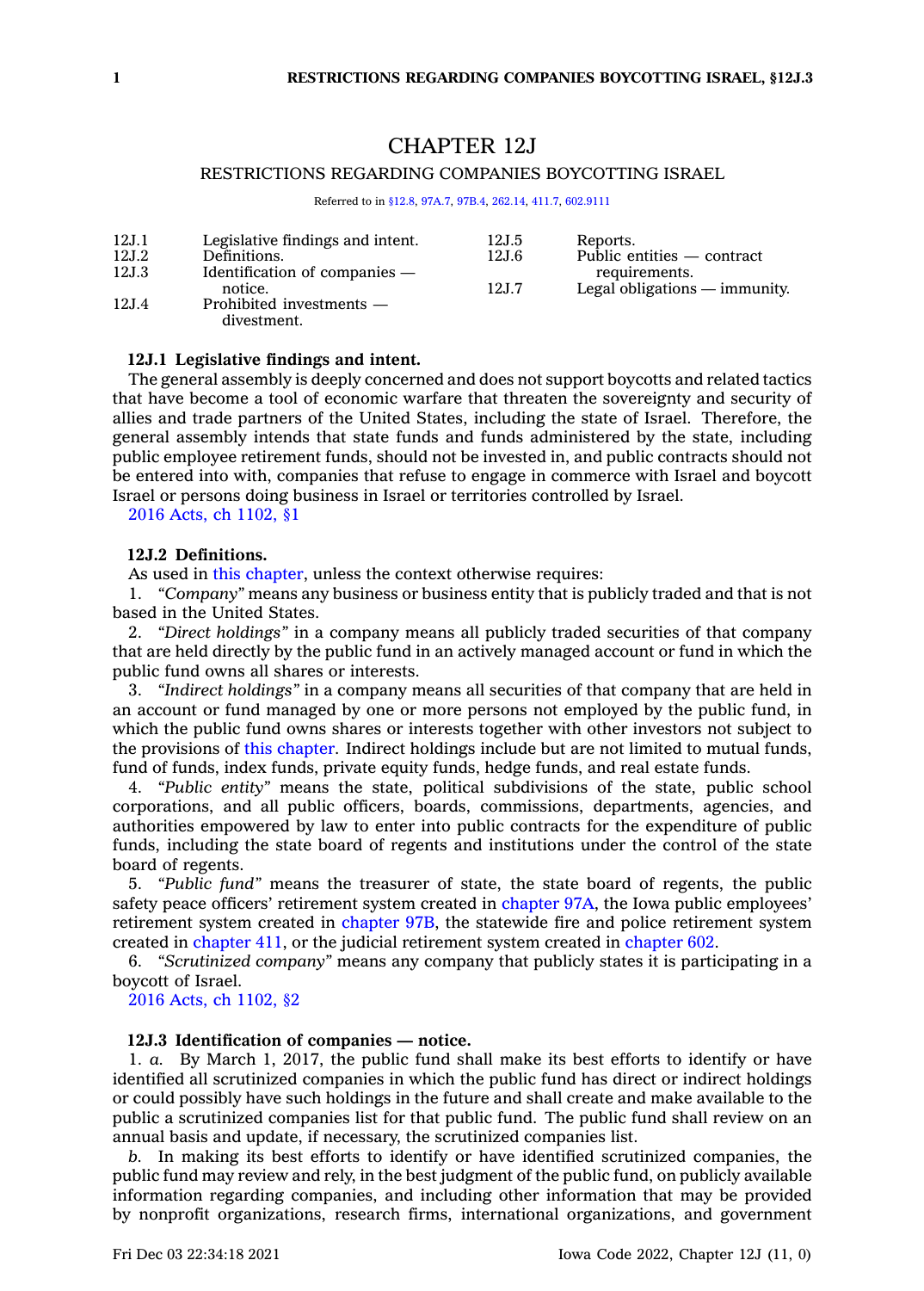entities. The public fund may also contact asset managers and institutional investors for the public fund to identify scrutinized companies based upon industry-recognized lists of such companies that the public fund may have indirect holdings in.

*c.* The Iowa public employees' retirement system, acting on behalf of the system and other public funds subject to this [section](https://www.legis.iowa.gov/docs/code/12J.3.pdf), may develop and issue <sup>a</sup> request for proposals for third-party services to complete the identification of scrutinized companies and the compilation of <sup>a</sup> scrutinized companies list. The Iowa public employees' retirement system shall consult with all other public funds on the development of the request for proposals. However, selection of <sup>a</sup> successful proposal and the final scope of services to be provided shall be determined only by those public funds that have agreed to utilize the third-party services. If more than one public fund decides to utilize the third-party services, the participating public funds shall equally share the costs of such services.

2. *a.* For each company on the scrutinized companies list, the public fund shall send or have sent <sup>a</sup> written notice informing the company of its status as <sup>a</sup> scrutinized company and that it may become subject to divestment and restrictions on investment in the company by the public fund. The notice shall offer the company the opportunity to clarify its activities or to cease its activities causing its inclusion on the scrutinized companies list. The public fund or its representative shall continue to provide such written notice on an annual basis if the company remains <sup>a</sup> scrutinized company.

*b.* If, following notice as provided by this [section](https://www.legis.iowa.gov/docs/code/12J.3.pdf), <sup>a</sup> scrutinized company ceases activity that designates it as <sup>a</sup> scrutinized company and submits <sup>a</sup> written statement to the public fund that it has ceased engaging in activities boycotting Israel, the company shall be removed from the scrutinized companies list.

<sup>2016</sup> Acts, ch [1102,](https://www.legis.iowa.gov/docs/acts/2016/CH1102.pdf) §3; <sup>2017</sup> [Acts,](https://www.legis.iowa.gov/docs/acts/2017/CH0054.pdf) ch 54, §9 Referred to in [§12J.4](https://www.legis.iowa.gov/docs/code/12J.4.pdf), [12J.5](https://www.legis.iowa.gov/docs/code/12J.5.pdf), [12J.6](https://www.legis.iowa.gov/docs/code/12J.6.pdf)

#### **12J.4 Prohibited investments — divestment.**

1. The public fund shall not acquire publicly traded securities of <sup>a</sup> company on the public fund's most recent scrutinized companies list so long as such company remains on the public fund's scrutinized companies list as provided in this [chapter](https://www.legis.iowa.gov/docs/code//12J.pdf).

2. *a.* The public fund shall sell, redeem, divest, or withdraw all publicly traded securities of <sup>a</sup> company on the public fund's list of scrutinized companies, so long as the company remains on that list, within eighteen months following the first written notice sent to the scrutinized company as required by [section](https://www.legis.iowa.gov/docs/code/12J.3.pdf) 12J.3.

*b.* This [subsection](https://www.legis.iowa.gov/docs/code/12J.4.pdf) shall not be construed to require the premature or otherwise imprudent sale, redemption, divestment, or withdrawal of an investment, but such sale, redemption, divestment, or withdrawal shall be completed as provided by this [subsection](https://www.legis.iowa.gov/docs/code/12J.4.pdf).

3. The requirements of this [section](https://www.legis.iowa.gov/docs/code/12J.4.pdf) shall not apply to indirect holdings of <sup>a</sup> scrutinized company. The public fund shall, however, submit letters to the managers of such investment funds containing scrutinized companies requesting that they consider removing such companies from the fund or create <sup>a</sup> similar fund with indirect holdings devoid of such companies. If the manager creates <sup>a</sup> similar fund with indirect holdings devoid of such companies, the public fund is encouraged to replace all applicable investments with investments in the similar fund consistent with prudent investing standards.

<sup>2016</sup> Acts, ch [1102,](https://www.legis.iowa.gov/docs/acts/2016/CH1102.pdf) §4 Referred to in [§12J.5](https://www.legis.iowa.gov/docs/code/12J.5.pdf)

#### **12J.5 Reports.**

1. *Scrutinized companies list.* Each public fund shall, within thirty days after the scrutinized companies list is created or updated as required by [section](https://www.legis.iowa.gov/docs/code/12J.3.pdf) 12J.3, make the list available to the public.

2. *Annual report.* On October 1, 2017, and each October <sup>1</sup> thereafter, each public fund shall make available to the public, and file with the general assembly, an annual report covering the prior fiscal year that includes the following:

*a.* The scrutinized companies list as of the end of the fiscal year.

*b.* <sup>A</sup> summary of all written notices sent as required by [section](https://www.legis.iowa.gov/docs/code/12J.3.pdf) 12J.3 during the fiscal year.